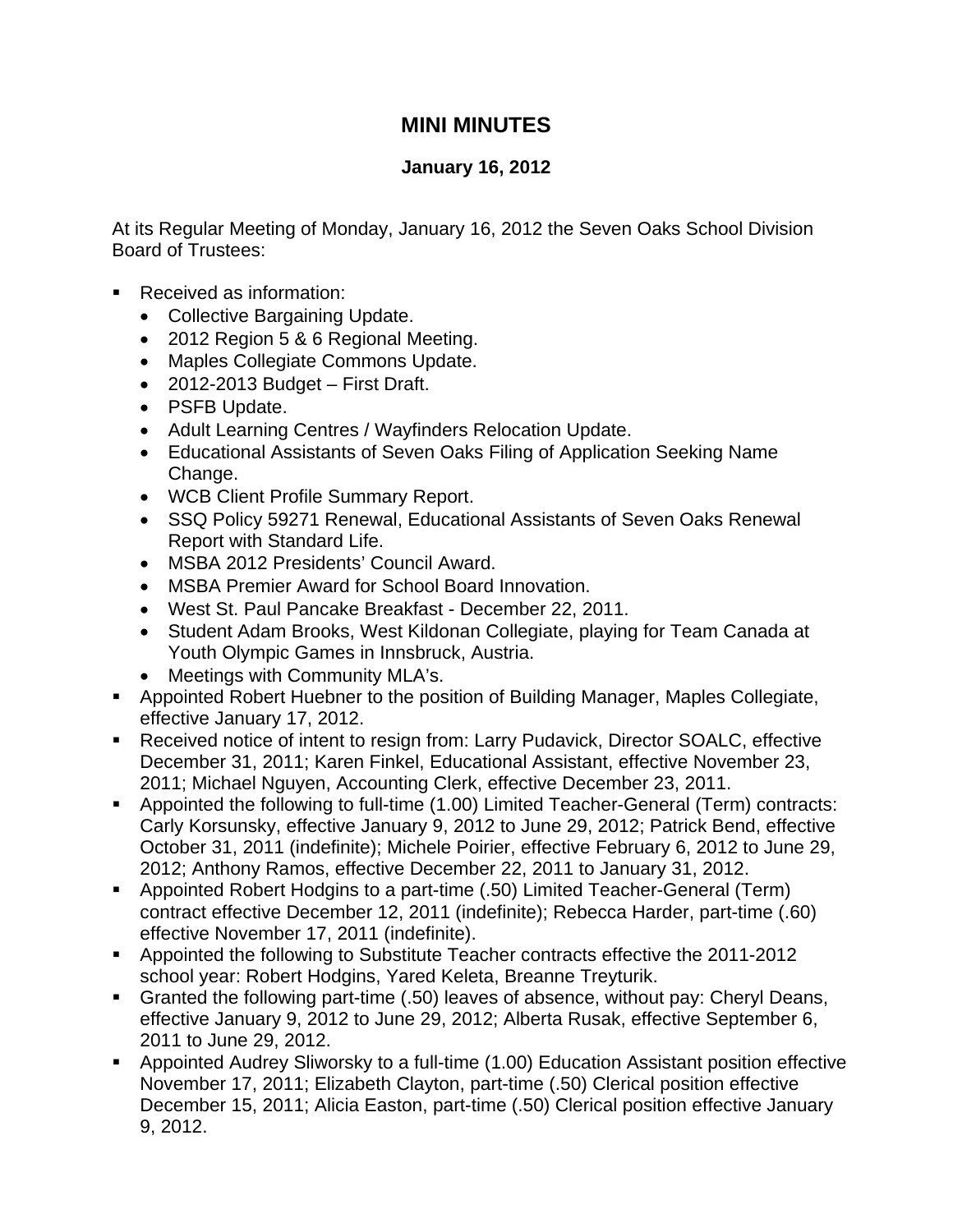- Approved that Number TEN Architectural Group be authorized to proceed with the design development of the Maples Commons.
- Approved that the 2012/13 Transportation Fees for non-eligible students be as follows:
	- \$440 for Grades K-5 students.
	- \$490 for Grades 6-8 students.
	- \$521 for Grades 9-12 students.

That the fee for families with more than one child, Kindergarten to Grade 8, riding the bus be reduced by \$100 for the second child and that the maximum family fees be set as follows:

- \$780 for two or more K-5.
- \$830 for one K-5 and one 6-8.
- \$880 for two or more Grades 6-8.
- \$861 for one K-5 and one Grades 9-12.
- \$911 for one Grades 6-8 and one Grades 9-12.
- \$1,042 for two or more grades 9-12.
- Approved that the Board nominate the Seven Oaks Channel 7 Television Station for the Manitoba School Boards Association for the Premier Award for School Board Innovation.
- Approved that the Board direct the administration to prepare a rental agreement for Folklorama 2012 for the Ukraine-Kyiv Pavilion for the use of Maples Collegiate from July 30, 2012 to August 13, 2012.
- Approved for payment:
	- Cheques #2121263-#2121598 and #322-#346, US\$ cheques #212051-#212064, direct deposits #20122244-#20122816 and pre-authorized debits #201059- #201064 in the amount of \$1,926,195.38 be approved.
	- Invoice No. 616711 for the Maples Collegiate Roof Replacement Phase 1 in the amount of \$1,575.00 be paid to D.K. Bennett & Associates Ltd.
	- Certificate of Payment No. 7 for the ÉSOMS Ventilation Upgrade Phase II in the amount of \$34,570.01 be paid to East Side Ventilation.
	- 7-1/2% Statutory Holdback on Certificate of Payment No. 7 for the ÉSOMS Ventilation Upgrade - Phase II in the amount of \$2,566.25 be paid to the SOSD/East Side Ventilation-ÉSOMS Ventilation II account.
	- Invoice No. 107292 for the Victory School Stand-Alone Day Care in the amount of \$2,877.00 be paid to Enermodal Engineering.
	- Certificate of Payment No. 5 for the West St. Paul Elevator in the amount of \$102,247.61 be paid to Gardon Construction Ltd.
	- 7-1/2% Statutory Holdback on Certificate of Payment No. 5 for the West St. Paul Elevator in the amount of \$7,895.57 be paid to the SOSD/Gardon 438 West St. Paul Elevator account.
	- Invoice No. 10199 for the West St. Paul Elevator project in the amount of \$1,006.94 be paid to Number Ten Architectural Group.
	- Certificate of Payment No. 5 for the Maples Collegiate Roof Replacement Phase 1 in the amount of \$80,305.72 be paid to Oakwood Roofing & Sheet Metal.
	- 7-1/2% Statutory Holdback on Certificate of Payment No. 5 for the Maples Collegiate Roof Replacement Phase 1 in the amount of \$6,201.21 be paid to the SOSD/Oakwood Roof-442 Maples Roof Phase 1 account.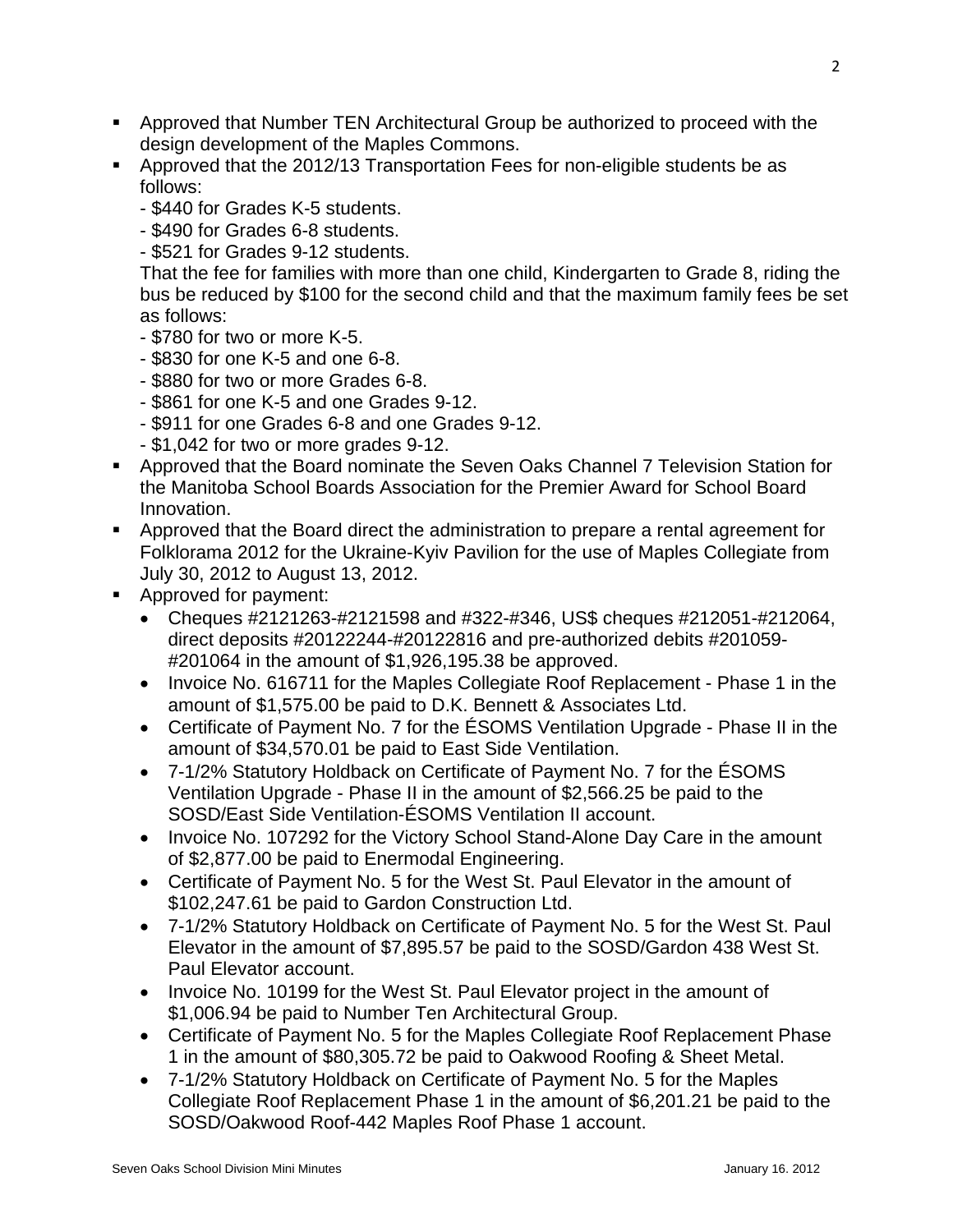- Conference Reports received from:
	- Diane Darrach, Vice-Principal, École Riverbend / Darlene Roberts, Vice-Principal, James Nisbet: National Council of Teachers of English, November 17 to 22, 2011 - Chicago, Illinois.
	- Yvonne Prairie, Teacher, Belmont School: Congrès de l'Association Canadienne des Professeurs D'Immersion, 3 au 5 novembre 2011, Centre des congrès de Victoria, C.-B.
	- Melissa DeLaronde, Teacher, Elwick School: 2011 National Forum on Character Education - Building Ethical Communities, October 19 to 22, 2011 - San Francisco, California.
	- Jean McLeod / Rhett Turner, Teachers, Maples Collegiate: Sheltered Instruction Observation Protocol (SIOP) Conference, November 1 to 3, 2011 - Long Beach, California.
	- Tanya Kohut, Teacher, R.F. Morrison School: 2011 National Forum on Character Education - Building Ethical Communities, October 19 to 22, 2011 - San Francisco, California.
	- Valery Czarnecki, Teacher, Elwick School: 2011 National Forum on Character Education - Building Ethical Communities, October 19 to 22, 2011 - San Francisco, California.
	- Vern Zatwarnicki, Teacher, Maples Collegiate: National At Risk Education Network Conference, February 21 to 24, 2011 - Panama City, Florida.
- **Correspondence received from:** 
	- Carolyn Duhamel, Executive Director, MSBA: Class Size Research.
	- Manitoba Healthy Living, Youth and Seniors: Premier's Volunteer Service Award 2012.
	- MSBA e-bulletin January 4, 2012.
	- The EDI Teacher Newsletter, Winter 2012.
	- Low Cost Bike Helmet Initiative.
	- Lieutenant Governor's Medal for Literacy: Call for Nominations.
	- Financial Stewardship in Public Education: MASBO Presentation to School Boards - November 25, 2011.
	- Kaley Maksymyk, Healthy Schools Consultant: Sixteen schools in Seven Oaks participated in the Healthy Schools Fall 2011 Healthy Relationships Campaign.
	- MERN Forum: Respecting People and Place: Connecting Schools and Communities - January 27, 2012.
	- Garden City Collegiate Addition: Garden City Collegiate Commons successfully achieves Green Globes Certification.
	- Article: What Americans Keep Ignoring About Finland's School Success.
	- MBSA Labour Relations: CPI, Unemployment and Regional Trends December 2011.
	- Manitoba News Releases: December 19, 2011 Province Announces Changes to Employment Standards Code Effective January 1, 2012; January 9, 2012 - Finance Minister Hosts Pre-Budget Consultations.
	- Wendy Shaw, Coordinator, Accounting & Consolidations, Schools' Finance Branch: FRAME Report - 2011/12 Budget.
	- Rick Dedi, Executive Director, Public Schools Finance Board: Garden City Collegiate - Science Room Upgrade.